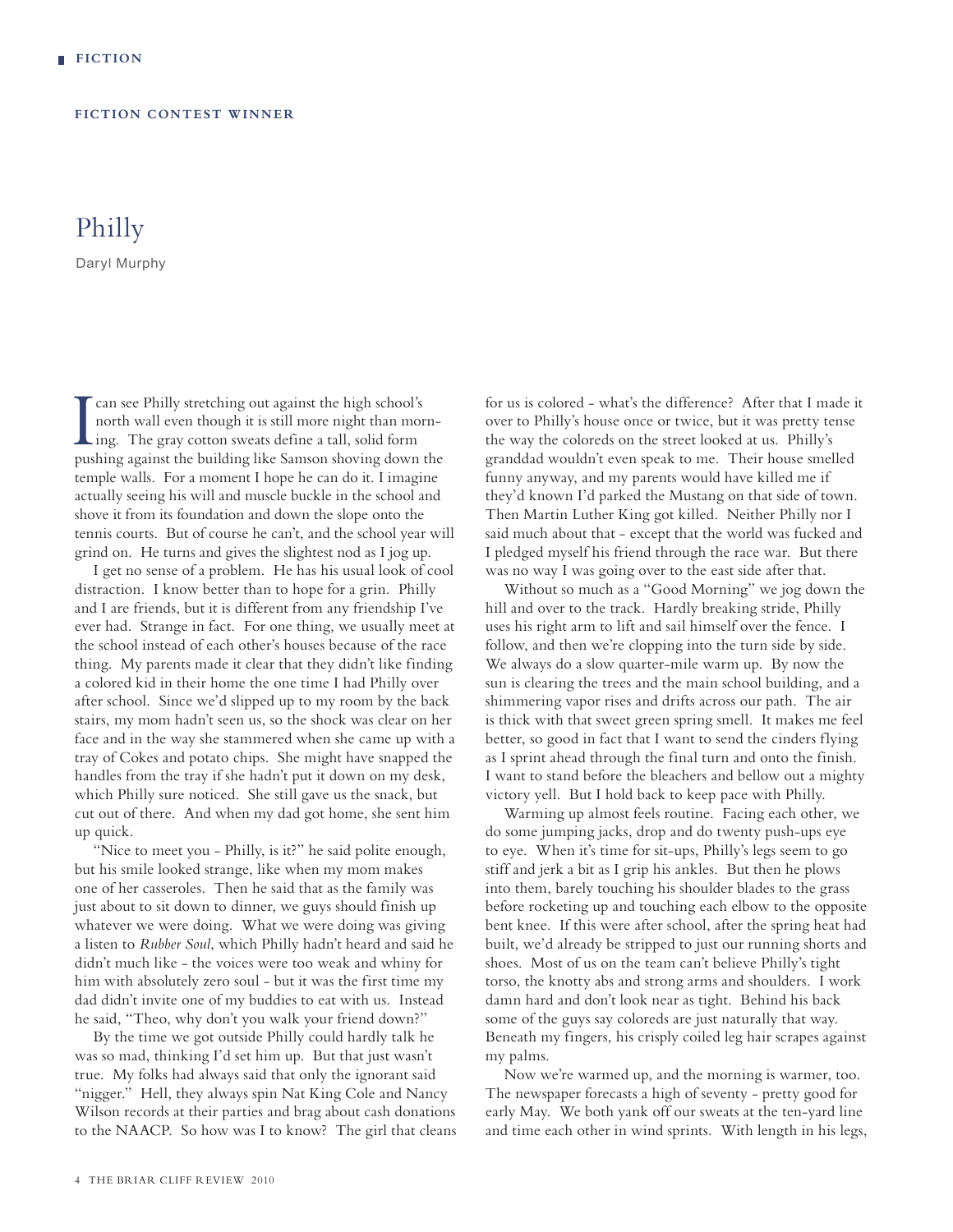Philly is built more for the shorter distances than I am, but even he has never broken ten seconds on the one hundred yards. We've got at least two guys faster than that, so he runs the distances, which he says he prefers. Small wonder. He is sure and steady with incredible endurance. I think he could run from sunrise to sundown if he had to. Once Coach Jones saw that, he knew he had our distance man and everything changed. Especially for me. When you've got a guy who takes off much too fast to last the distance, and yet he keeps pulling away, it makes you panic - you just don't know what he's got in reserve. That's what the other team's runners are thinking, too, and that's what makes Philly a great secret weapon. By the time those other guys find out what he's got is strong, constant speed, it's too late. They may catch and pass him by the second turn, but they've blown it; they peter out. In his own sweet time, Philly just takes back the lead. Me, I was about to quit track. It was too hard, too frustrating. But when Philly joined the team, something made me want to give it another chance. Made me try to keep up. That's what can come of weeks of hard training. If you can stop thinking about winning, it's about keeping up with a guy who's nuts for running and just runs on through the cramps and where his lungs should explode. Then, Bingo! You're right there with him. One day you're as bad as usual, ready to die before you've run half the distance, and a week later your chest doesn't cave in at the half mile, and that extra effort to pick up the pace is worth what used to be pain. Then Philly isn't that far ahead. And even if you never pass him yourself, that doesn't really matter anymore either. Not when you're in the zone. You just go and go, and it's just you and your buddy who feel and understand it. "We got a good pair of milers in you two," Jones said. And that was that.

Coach Jones always thinks about winning. Since we both have him first period for gym, he told us we should use the class time to work on our endurance. He even cleared it with Miss Elston to let us skip homeroom for the extra training. Word is they're dating is the reason why. These extra runs on Saturday mornings were our own idea.

We've got the sweat running now, so we yank off our shirts and start the mile. Philly's pace is a little fast for me, as usual, but I keep even for the first lap just because I like taking in this morning shoulder to shoulder - the light and thickening heat and the smell of cut grass from the inner field, our knees pumping in unison, even how we push from our lungs like one explosive breath. Suck it in quick, and I can even smell the tang of fresh sweat. Then I drop back. We've both hit our strides.

I got Philly to join the team. A few months back he was just Philip Russell, new to our school last fall, and the only colored kid in my homeroom. Everyone knew Miss Elston had one of the two college prep homerooms. We were surprised to see him walk in and take a seat near the door. The only other colored in college prep is Sheila Brown, a Jehovah's Witness who's probably only allowed to look at textbooks anyhow.

A quiet guy, Philly answered roll and did his work and

kept to himself. When the bell rang, he vanished into the hall, and I seldom saw him for the rest of the day. Guys said things, like when John Wallace said that was a colored boy with attitude. Lack of attitude is all I saw. Then we all got into our own school lives. Football, homecoming. Who'd go out with who. I got kinda serious with Donna Palmero. What surprised me, when I noticed, was that Philip Russell didn't hang out with the other coloreds. Even Sheila Brown would show at the western entrance between classes, laughing in their group. The one time I saw Philip Russell anywhere near them, I was returning from my car after lunch with Donna at the Henry's Burgers out by the highway. I'd dropped Donna off at the front, then drove around back and parked. As I approached the building, I saw Philip Russell heading toward one of the mobile classrooms on the south edge of the lot. He nodded at the group as he passed them and kept going. It was Sheila who said, "That boy's fine."

"Too damn fine to hang," one guy said, real sarcastic. I hadn't realized I'd stopped until all eyes turned to me. I moved on.

This semester Philip Russell appeared in two of my classes and my homeroom. I'd been wondering if he had any friends. With all the talk about civil rights in the South, I didn't figure asking the guy if he wanted to ride to the Henry's drive-thru for lunch any big deal. Donna thought it a bad idea, and wouldn't talk. He kept pretty quiet, too, just chewing his burger, so I asked all the questions.

"Where you from?"

"Philly?"

"Philip from Philly." I said it a few times because I liked the big-city ring of it, how it fit his broad, brown face and large hands.

It went that way - question then answer - until Donna let a big sigh and said, "Theo." I started the car and got us back to school. But I said something friendly to him every day after that. He loosened up, and talked back. That's how I found out his mom sent him here for the quiet and better schools. That things were getting hot for coloreds in the cities. His face knotted up when he talked about it - cops that shot first. Fighting in the streets. I've got nothing like that to tell - just things like all about helping my dad tune the Mustang's big 390. I had him call me Theo instead of Ted like everyone else but the teachers, and he liked the nickname I gave him. He was good enough at algebra and English to help me out.

We even went to the library together to do some research for our papers on Nathaniel Hawthorne. Miss Elston again, who teaches college English, too, and wants all that dry stuff - where he lived, who he married. His house with seven gables. I picked up a *Sports Illustrated*, asked Philly if he played any sports. He looked built for it. He said he'd played a little hoop back in Philly, but now running was his thing.

"So you going out for track?"

"No. I just run. Clears my head."

<sup>&</sup>quot;Philly."

<sup>&</sup>quot;Philadelphia. Pennsylvania."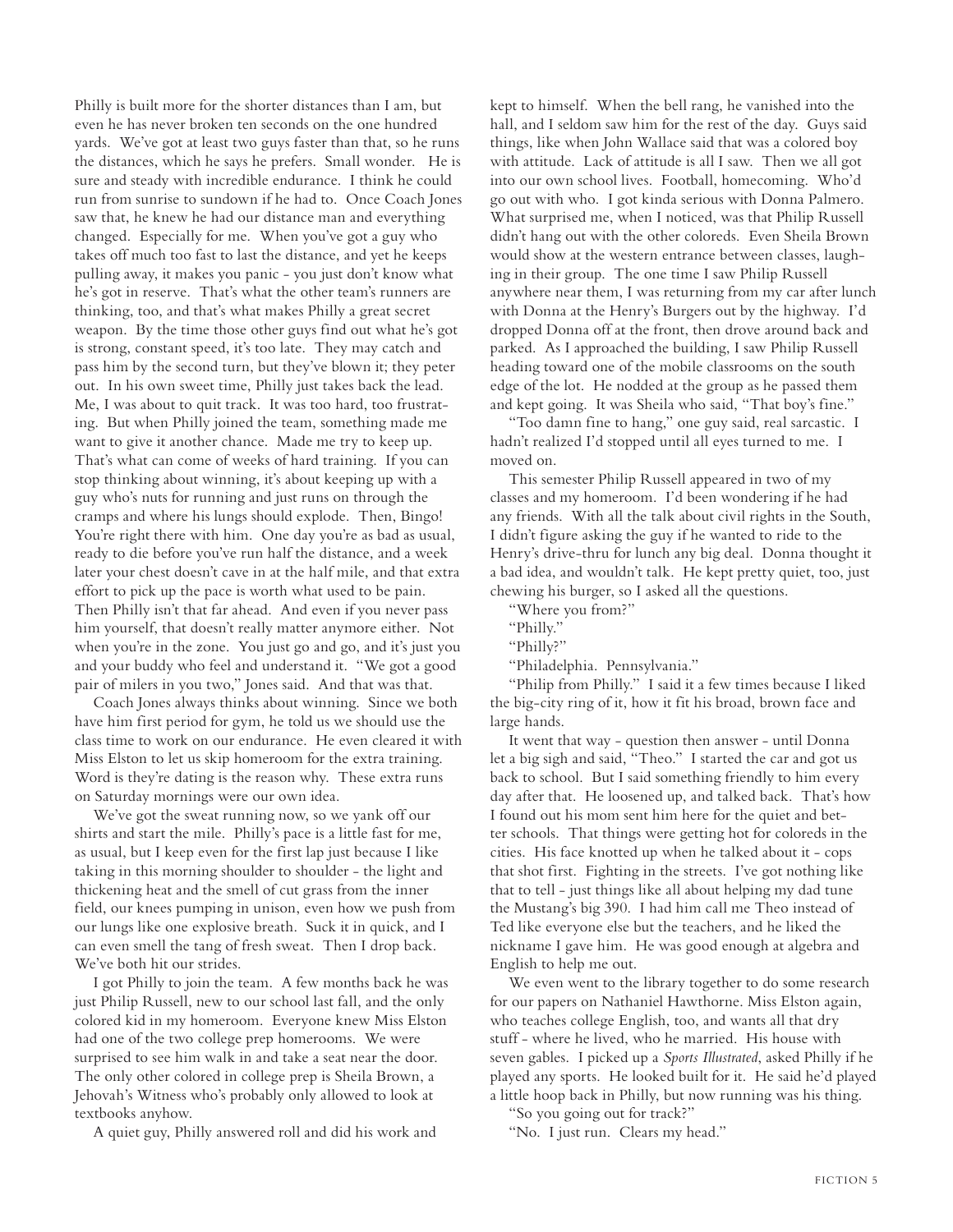I flipped through and found the latest piece on the great Jim Ryun and his training for the Olympics this summer down in Mexico City. Breaking the four-minute mile was my dream, and now I think I could get there. Until Philly came along, nothing broke me through my runner's wall. But Philly had never heard of Ryun or his 3:55.3 record mile three years ago at the age of eighteen. Philly just ran the eastside streets or down along the river in his sweats and black Converse high tops, thinking things through. That's how he put it. I harped and harped on him every day until he agreed to give track a try.

 $\sqrt{T}$ e glide toward the half-mile point with long, strong  $\bf{V}$  strides. From eight paces behind, I take in everything about Philly's technique. There's that thing they say about poetry in motion. But, Jesus - you don't think of that crappy "Annabel Lee." There's a Whitman poem Miss Elston had us read, and I practically memorized it once I got it. It's so cool - that train engine with all the "dual throbbing" and "swelling pant and roar." You can see it plowing snow. And that's like Philly - a beautiful, dark machine with molded calves and thick thighs that bunch and lengthen, following its track straight ahead. It's above the waist that gives him away. He leads so much with his shoulders that it's like he's constantly changing direction. The wide shoulders rise and shift stride for stride; the tight trunk torques. Bent at the elbows, the arms swing loosely like twin pistons. The twisting and the rhythm tell me when his speed increases, when he pulls back to coast. I keep pace and loosen my own arms. My shoulders mimic his; I twist hard at the waist and fill and empty my lungs. I hear my blood rush just as Philly must hear his. Philly has taught me to run.

We haven't talked about the day before yesterday. Maybe it's okay, except I see that Philly has gone back to being quiet, even with me. I thought nothing would make trouble between us, not after we got past that time we drove over to pick up Bruce Zollar to shoot hoops at the park. When Bruce came out to the Mustang, he looked in the tiny back seat and said he wasn't riding *nigger*. I don't think he meant anything by it - it was just something the guys say. A way to claim the front is all. But Philly was out of the car and down the road before I could stop him. He wouldn't speak to me for days, and then only when I told him Bruce wasn't allowed back in my car. I didn't mention what Bruce called me when I yelled at him. *Nigger lover*.

Thursday, the day before yesterday, we cut our morning training short because it had started to rain. We figured a quick shower and we could finish the period working on a take-home algebra exam. It had been rotten running anyway. The track was still wet from a storm the night before.

For some reason I felt like teasing Philly about Sheila Brown's crush on him. She had made it pretty clear. They had most of their classes together, and I'd seen her by his locker a lot lately. I guess I thought if it worked out then Donna wouldn't mind him around so much. Maybe we could double date.

I told him, "Sheila digs you, man."

He pulled off his track shoes and glared at me. "She's a cow."

"Aw, come on. She's pretty."

"Damn Seventh Day holy roller or something. Those skirts all down to her ankles."

"I thought all coloreds were heavy religious. What's it matter which church?"

"Man, you really can be a fool."

The way he grabbed his towel and stomped off to the shower room told me I'd said too much again. I'm always getting things wrong.

He was soaping up his hair when I got there. Eyes closed to keep the suds out. All the showerheads going to make it steamy the way we like it.

It was just a joke. Something to break his bad mood. So I slipped up and grabbed him from behind. He yelled, "Goddam it!" as I staggered to lift him off his feet, trying not to slip on the tiles. I did my best to imitate Sheila's voice, squeaking out, "Oh, come on, daddy, daddy. You sure are fine."

I realize now that that was the first time I'd really touched Philly except for a few jabs to the arm. He'd tried showing me a special handshake a few times, but that's not the same. When two guys can finally make contact, like wrestling or even come at each other swinging if they have to, it makes things loose. They can start to get tight. Maybe that's what I was feeling. Not that we're matched for wrestling. It's not just that Philly's taller - he's got more arm strength than me. And we were both wet. His back slid against me, and he broke my grip with this twisty judo move. My right arm ended up behind my back. His breath hit my neck and he clamped his left arm up under my throat.

"You little fucker." But he was laughing and I was laughing and straining to break his hold and take him down. Then he said, "God Damn!" like something really had gotten him, right when it hit my belly like a lead pipe - my own dick. We broke apart, Philly between me and the door, staring. We just stood there in what felt like the Grand Canyon of showers, all echoes and filling with steam. I shoved my hard-on down, but just touching it made my legs want to buckle. I turned away and ducked under one of the running showerheads. Just stood there with my eyes closed, water from the showers filling my ears. Willing myself soft and everything all right again. And I still could see the weird tightness in Philly's face, and the jut of his dark, wet dick.

I was alone when I opened my eyes. I didn't know what else to do, so I soaped up and rinsed and soaped and rinsed. Philly was dressed when I got back to the lockers, sitting on the bench scribbling on paper. His shirt was wet. He had hardly bothered to towel off, he'd thrown his clothes on so fast. I don't know what I would have said. He didn't look up from his algebra book, just said, "Hurry up and dress. I got the answer to number twelve if you want it."

Could a guy eat or sleep after that? When I got home, I went right to my room. My mom stood in my door, eyes